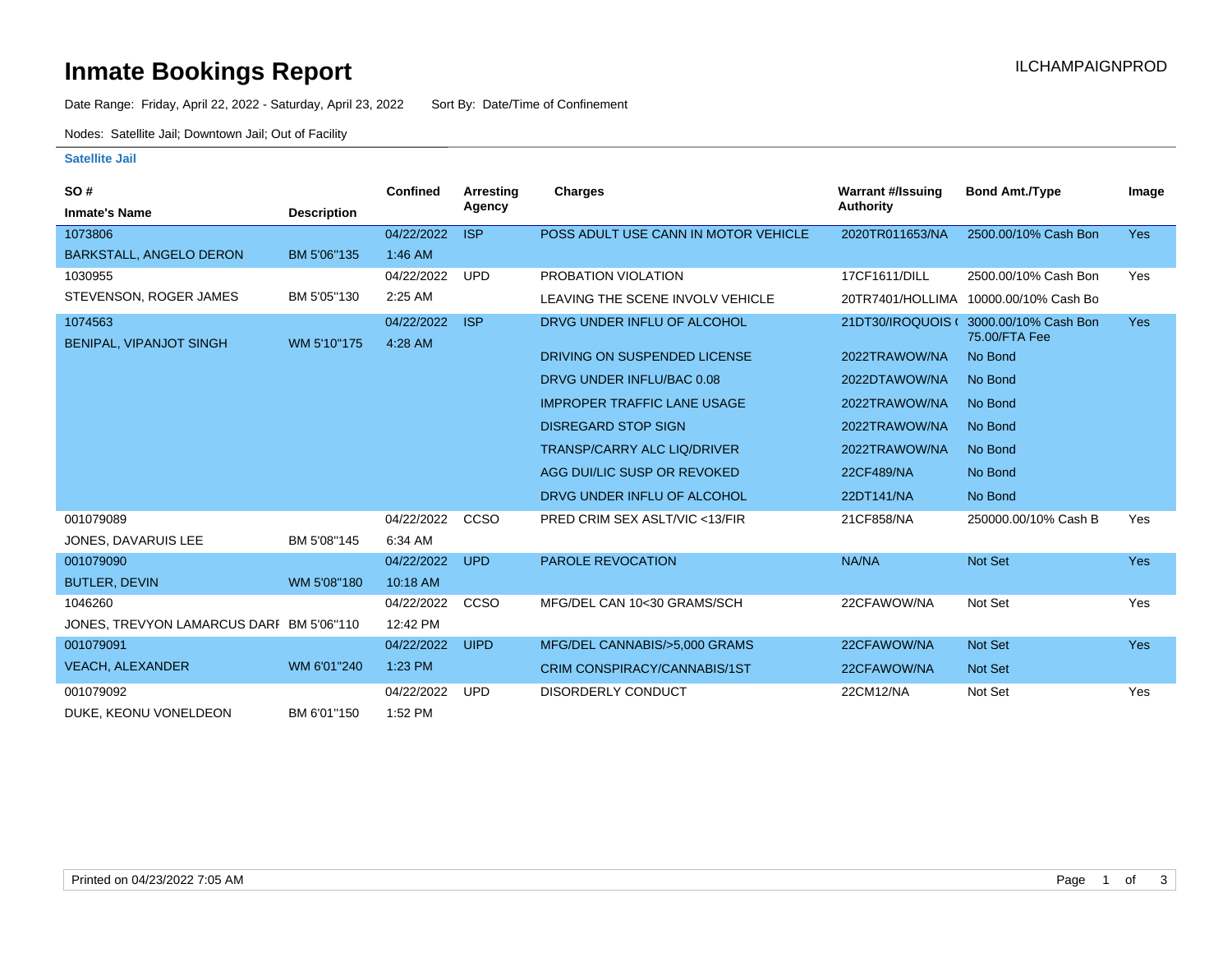## **Inmate Bookings Report International Contract Contract Contract Contract Contract Contract Contract Contract Contract Contract Contract Contract Contract Contract Contract Contract Contract Contract Contract Contract Co**

Date Range: Friday, April 22, 2022 - Saturday, April 23, 2022 Sort By: Date/Time of Confinement

Nodes: Satellite Jail; Downtown Jail; Out of Facility

#### **Satellite Jail**

| SO#                              |                    | <b>Confined</b> | Arresting   | <b>Charges</b>                            | <b>Warrant #/Issuing</b> | <b>Bond Amt./Type</b>                  | Image      |
|----------------------------------|--------------------|-----------------|-------------|-------------------------------------------|--------------------------|----------------------------------------|------------|
| <b>Inmate's Name</b>             | <b>Description</b> |                 | Agency      |                                           | Authority                |                                        |            |
| 989114                           |                    | 04/22/2022      | <b>UPD</b>  | <b>UNLICENSED</b>                         | 2022TRAWOW/NA            | <b>Not Set</b>                         | <b>Yes</b> |
| WHITE, KALVIN LAVELL             | BM 5'11"190        | 4:52 PM         |             | OPERATE UNINSURED MTR VEHICLE             | 2022TRAWOW/NA            | <b>Not Set</b>                         |            |
|                                  |                    |                 |             | SPEEDING 26-34 MPH OVER LIMIT             | 2022TRAWOW/NA            | <b>Not Set</b>                         |            |
|                                  |                    |                 |             | DISREG OFFL TRAFFIC-CON DEVICE            | 2022TRAWOW/NA            | <b>Not Set</b>                         |            |
|                                  |                    |                 |             | LEAVING THE SCENE INVOLV VEHICLE          | 2022TRAWOW/NA            | <b>Not Set</b>                         |            |
|                                  |                    |                 |             | DRIVING ON REVOKED LICENSE                | 2020CF000914/NA          | <b>Not Set</b>                         |            |
| 1017757                          |                    | 04/22/2022      | CCSO        | DRIVING ON SUSPENDED LICENSE              | 2019TR16004/NA           | 25000.00/10% Cash Bo                   | No         |
| MORRIS, JOHN WESLEY              | WM 6'03"170        | 5:31 PM         |             |                                           |                          |                                        |            |
| 001078658                        |                    | 04/22/2022      | <b>UPD</b>  | <b>VIOLATE ORDER PROTECTION</b>           | NA/NA                    | Not Set                                | <b>Yes</b> |
| <b>THOMPSON, MALCOLM GABRIEL</b> | OM 5'11"170        | 6:25 PM         |             |                                           |                          |                                        |            |
| 001079093                        |                    | 04/22/2022      | <b>RPD</b>  | DOMESTIC BATTERY                          | 2022CMAWOW/NA            | Not Set                                | Yes        |
| GARCIA, YORDAN                   | SM 5'06"198        | 9:55 PM         |             |                                           |                          |                                        |            |
| 64877                            |                    | 04/22/2022      | <b>UPD</b>  | POSS STOLEN VEHICLE > \$25,000            | 2022CF268/DILL           | 2500.00/10% Cash Bon                   | <b>Yes</b> |
| BIALESCHKI, JONATHON MICHAEL     | WM 5'09"145        | 9:56 PM         |             | DRVG UNDER INFLU OF ALCOHOL               | 2022DT86/DILL            | 2500.00/10% Cash Bon                   |            |
| 001079094                        |                    | 04/22/2022      | CCSO        | SPEEDING 26-34 MPH OVER LIMIT             | 20-TR-2702/NA            | 100.00/10% Cash Bond                   | Yes        |
| SMITH, TAYLOR ANNE               | OF 5'03"260        | 10:52 PM        |             |                                           |                          |                                        |            |
| 522697                           |                    | 04/23/2022      | <b>CCSO</b> | <b>DISORDERLY CONDUCT</b>                 | 2022CMAWOW/NA            | 100.00/Full Amount                     | Yes        |
| SAVAGE, MUHAMMED YADALI          | BM 6'00"150        | 12:26 AM        |             |                                           |                          |                                        |            |
| 64848                            |                    | 04/23/2022      | <b>CPD</b>  | DOM BTRY/BOD HARM/4+ PRECONV              |                          | 20-CF-1099/ROSENI 25000.00/10% Cash Bo | Yes        |
| BLISSIT, ANTHONY LATHEN          | BM 5'07"150        | 1:31 AM         |             | <b>ESCAPE/VIOLATE ELEC MONITORING</b>     |                          | 21-CF-372/ROSENB 25000.00/10% Cash Bo  |            |
|                                  |                    |                 |             | HRSMT/THREATEN PERSON/KILL                |                          | 21-CF-339/ROSENB 25000.00/10% Cash Bo  |            |
|                                  |                    |                 |             | BATTERY/CAUSE BODILY HARM                 | 2022CMAWOW/NA            | 100.00/Full Amount                     |            |
| 001078543                        |                    | 04/23/2022      | <b>CPD</b>  | AGG FLEEING POLICE/21 MPH OVER            | 2022CFAWOW/NA            | No Bond                                | <b>Yes</b> |
| <b>GASTON, DARNAZ DARNYELL</b>   | BM 5'06"155        | 2:03 AM         |             | <b>RESIST/OBSTRUCTING A PEACE OFFICER</b> | 2022CMAWOW/NA            | <b>Not Set</b>                         |            |
|                                  |                    |                 |             | AVOID TRAFFIC CONTROL SIGNAL              | 2022TRAWOW/NA            | <b>Not Set</b>                         |            |
|                                  |                    |                 |             | DRIVING ON SUSPENDED LICENSE              | 2022TRAWOW/NA            | <b>Not Set</b>                         |            |
|                                  |                    |                 |             | <b>RECKLESS DRIVING</b>                   | 2022TRAWOW/NA            | <b>Not Set</b>                         |            |